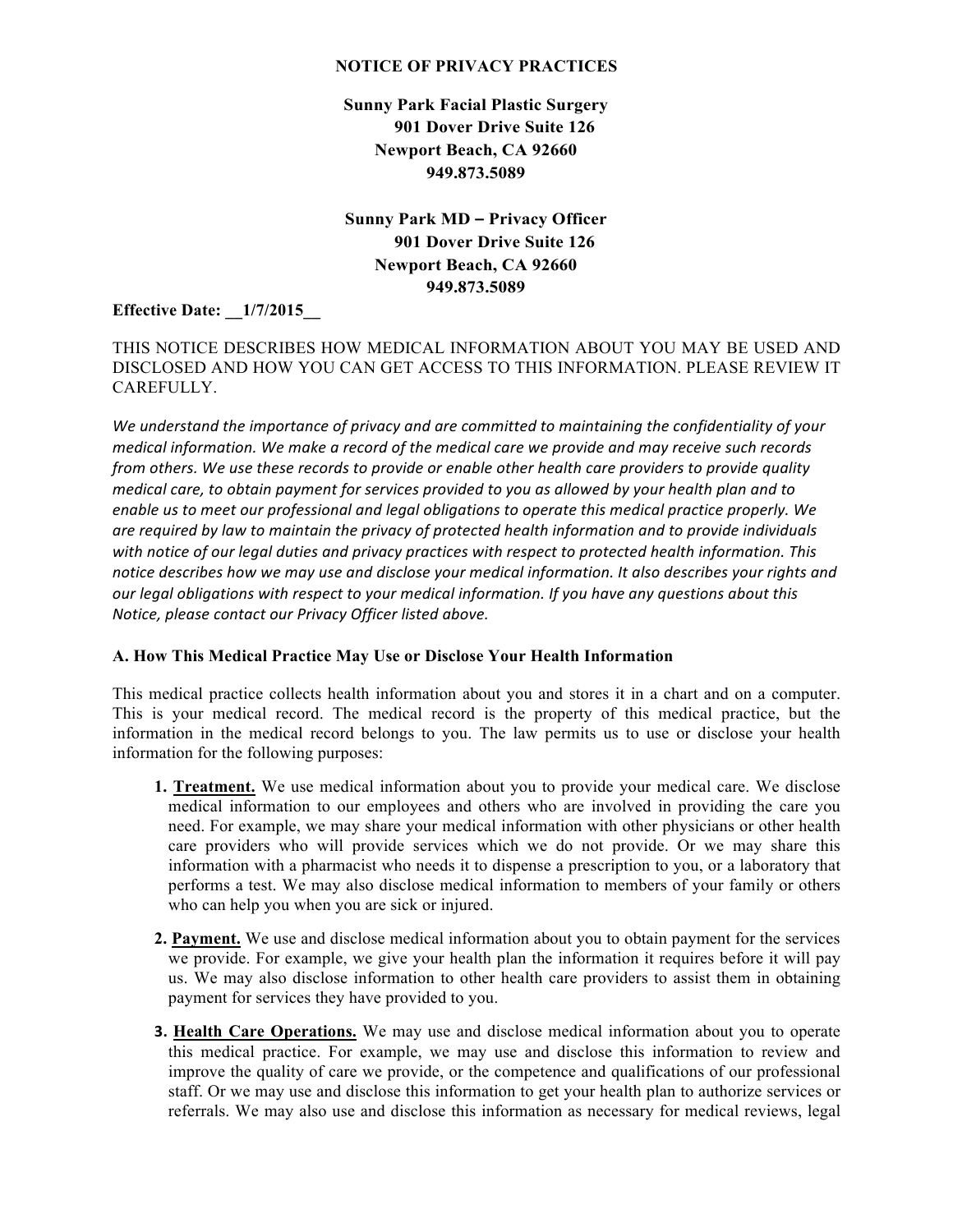services and audits, including fraud and abuse detection and compliance programs and business planning and management. We may also share your medical information with our "business associates," such as our billing service, that perform administrative services for us. We have a written contract with each of these business associates that contains terms requiring them to protect the confidentiality and security of your medical information. Although federal law does not protect health information which is disclosed to someone other than another healthcare provider, health plan, healthcare clearinghouse, or one of their business associates, California law prohibits all recipients of healthcare information from further disclosing it except as specifically required or permitted by law. We may also share your information with other health care providers, health care clearinghouses or health plans that have a relationship with you, when they request this information to help them with their quality assessment and improvement activities, their patient-safety activities, their population- based efforts to improve health or reduce health care costs, protocol development, case management or care coordination activities, their review of competence, qualifications and performance of health care professionals, their training programs, their accreditation, certification or licensing activities, their activities related to contracts of health insurance or health benefits, or their health care fraud and abuse detection and compliance efforts.

- **4. Appointment Reminders**. We may use and disclose medical information to contact and remind you about appointments. If you are not home, we may leave this information on your answering machine or in a message left with the person answering the phone.
- **5. Sign In Sheet.** We may use and disclose medical information about you by having you sign in when you arrive at our office. We may also call out your name when we are ready to see you.
- **6. Notification and Communication with Family**. We may disclose your health information to notify or assist in notifying a family member, your personal representative or another person responsible for your care about your location, your general condition or, unless you have instructed us otherwise, in the event of your death. In the event of a disaster, we may disclose information to a relief organization so that they may coordinate these notification efforts. We may also disclose information to someone who is involved with your care or helps pay for your care. If you are able and available to agree or object, we will give you the opportunity to object prior to making these disclosures, although we may disclose this information in a disaster even over your objection if we believe it is necessary to respond to the emergency circumstances. If you are unable or unavailable to agree or object, our health professionals will use their best judgment in communication with your family and others.
- **7. Marketing**. Provided we do not receive any payment for making these communications, we may contact you to encourage you to purchase or use products or services related to your treatment, case management or care coordination, or to direct or recommend other treatments, therapies, health care providers or settings of care that may be of interest to you. We may similarly describe products or services provided by this practice and tell you which health plans we participate in,

We may receive financial compensation to talk with you face-to-face, to provide you with small promotional gifts, or to cover our cost of reminding you to take and refill your medication or otherwise communicate about a drug or biologic that is currently prescribed for you, but only if you either: (1) have a chronic and seriously debilitating or lifethreatening condition and the communication is made to educate or advise you about treatment options and otherwise maintain adherence to a prescribed course of treatment, or  $(2)$  you are a current health plan enrollee and the communication is limited to the availability of more cost-effective pharmaceuticals. If we make these communications while you have a chronic and seriously debilitating or life threatening condition, we will provide notice of the following in at least  $14$ -point type: (1) the fact and source of the remuneration; and (2) your right to opt-out of future remunerated communications by calling the communicator's toll-free number. We will not otherwise use or disclose your medical information for marketing purposes or accept any payment for other marketing communications without your prior written authorization. The authorization will disclose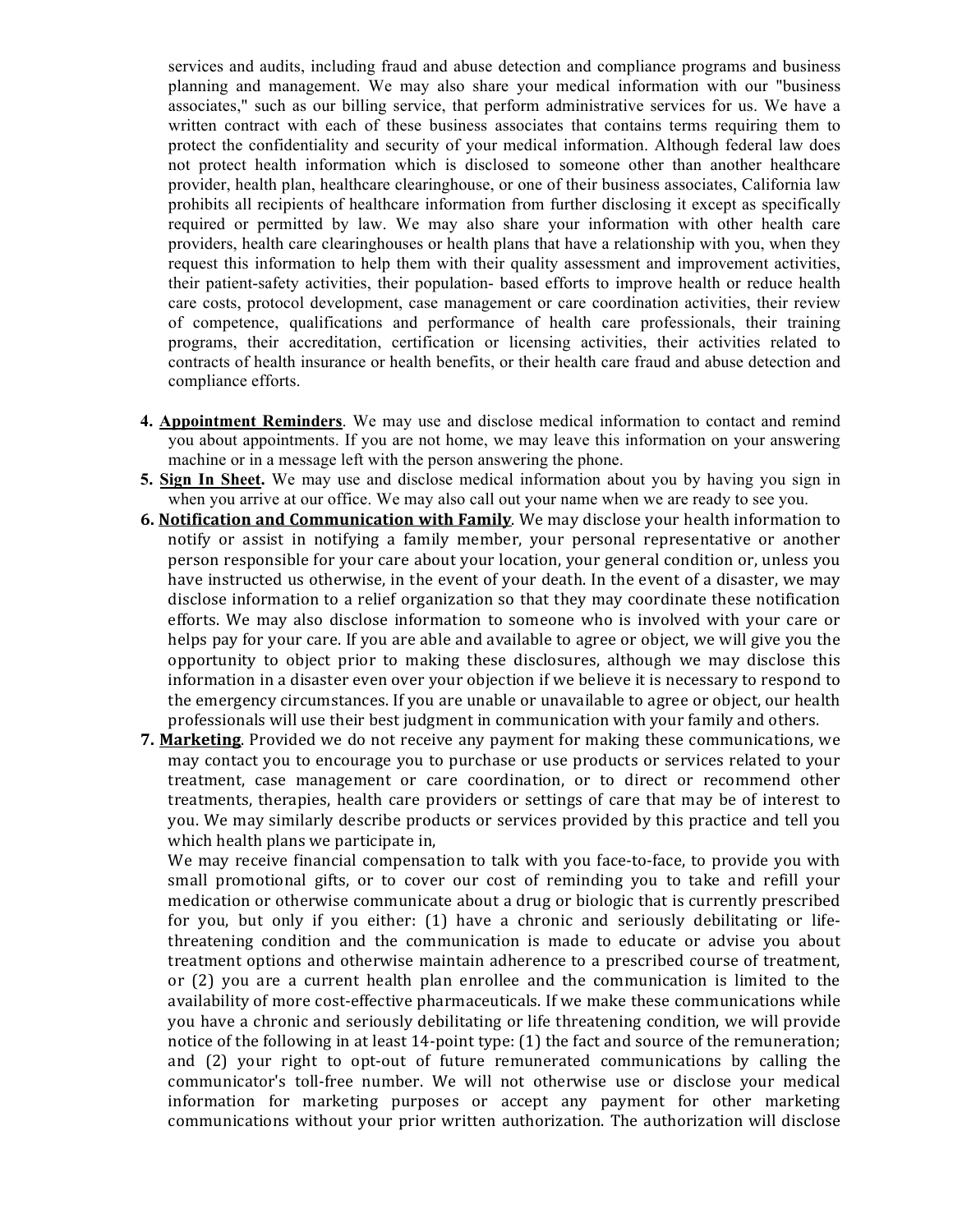whether we receive any financial compensation for any marketing activity you authorize, and we will stop any future marketing activity to the extent you revoke that authorization.

- **8. Sale of Health Information**. We will not sell your health information without your prior written authorization. The authorization will disclose that we will receive compensation for your health information if you authorize us to sell it, and we will stop any future sales of your information to the extent that you revoke that authorization.
- **9. Required by Law**. As required by law, we will use and disclose your health information, but we will limit our use or disclosure to the relevant requirements of the law. When the law requires us to report abuse, neglect or domestic violence, or respond to judicial or administrative proceedings, or to law enforcement officials, we will further comply with the requirement set forth below concerning those activities.
- **10. Public Health.** We may, and are sometimes required by law to disclose your health information to public health authorities for purposes related to: preventing or controlling disease, injury or disability; reporting child, elder or dependent adult abuse or neglect; reporting domestic violence; reporting to the Food and Drug Administration problems with products and reactions to medications; and reporting disease or infection exposure. When we report suspected elder or dependent adult abuse or domestic violence, we will inform you or your personal representative promptly unless in our best professional judgment, we believe the notification would place you at risk of serious harm or would require informing a personal representative we believe is responsible for the abuse or harm.
- **11. Health Oversight Activities**. We may, and are sometimes required by law to disclose your health information to health oversight agencies during the course of audits, investigations, inspections, licensure and other proceedings, subject to the limitations imposed by federal and California law.
- **12. Judicial and Administrative Proceedings**. We may, and are sometimes required by law, to disclose your health information in the course of any administrative or judicial proceeding to the extent expressly authorized by a court or administrative order. We may also disclose information about you in response to a subpoena, discovery request or other lawful process if reasonable efforts have been made to notify you of the request and you have not objected, or if your objections have been resolved by a court or administrative order.
- **13. Law Enforcement**. We may, and are sometimes required by law, to disclose your health information to a law enforcement official for purposes such as identifying of locating a suspect, fugitive, material witness or missing person, complying with a court order, warrant, grand jury subpoena and other law enforcement purposes.
- **14. Coroners**. We may, and are often required by law, to disclose your health information to coroners in connection with their investigations of deaths.
- **15. Organ or Tissue Donation**. We may disclose your health information to organizations involved in procuring, banking or transplanting organs and tissues.
- **16. Public Safety**. We may, and are sometimes required by law, to disclose your health information to appropriate persons in order to prevent or lessen a serious and imminent threat to the health or safety of a particular person or the general public.
- 17. Proof of Immunization. We will disclose proof of immunization to a school where the law requires the school to have such information prior to admitting a student if you have agree to the disclosure on behalf of yourself or your dependent.
- 18. Specialized Government Functions. We may disclose your health information for military or national security purposes or to correctional institutions or law enforcement officers that have you in their lawful custody.
- 19. Worker's Compensation. We may disclose your health information as necessary to comply with worker's compensation laws. For example, to the extent your care is covered by workers' compensation, we will make periodic reports to your employer about your condition. We are also required by law to report cases of occupational injury or occupational illness to the employer or workers' compensation insurer.
- **20. Change of Ownership**. In the event that this medical practice is sold or merged with another organization, your health information/record will become the property of the new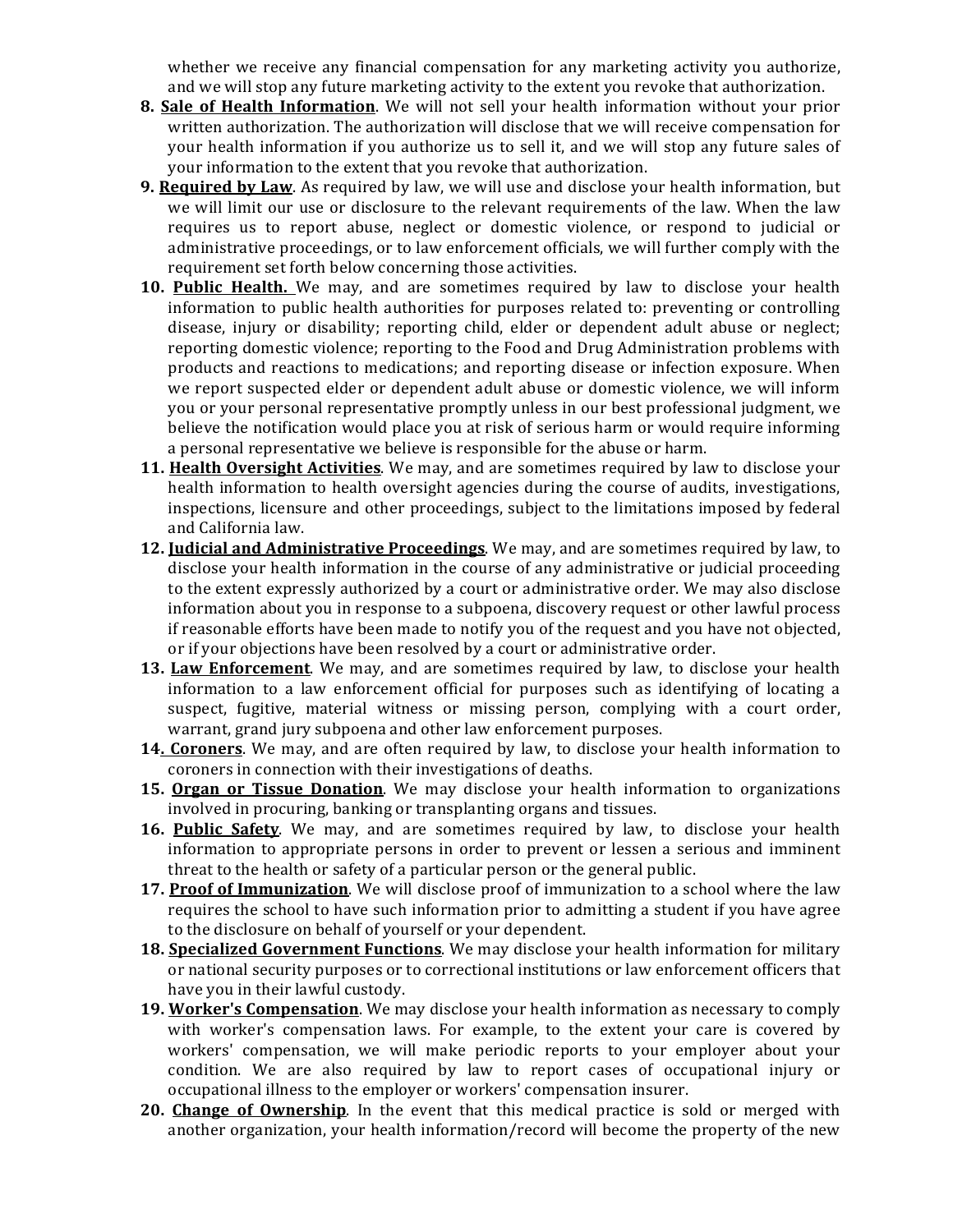owner, although you will maintain the right to request that copies of your health information be transferred to another physician or medical group.

- **21. Breach Notification**. In the case of a breach of unsecured protected health information, we will notify you as required by law. If you have provided us with a current email address, we may use email to communicate information related to the breach. In some circumstances our business associate may provide the notification. We may also provide notification by other methods as appropriate.
- **22. Psychotherapy Notes**. We will not use or disclose your psychotherapy notes without your prior written authorization except for the following:  $(1)$  your treatment,  $(2)$  for training our staff, students and other trainees, (3) to defend ourselves if you sue us or bring some other legal proceeding,  $(4)$  if the law requires us to disclose the information to you or the Secretary of HHS or for some other reason, (5) in response to health oversight activities concerning your psychotherapist,  $(6)$  to avert a serious threat to health or safety, or (7) to the coroner or medical examiner after you die. To the extent you revoke an authorization to use or disclose your psychotherapy notes, we will stop using or disclosing these notes.
- 23. Research. We may disclose your health information to researchers conducting research with respect to which your written authorization is not required as approved by an Institutional Review Board or privacy board, in compliance with governing law.
- 24. **Fundraising**. We may use or disclose your demographic information, the dates that you received treatment, the department of service, your treating physician, outcome information and health insurance status in order to contact you for our fundraising activities. If you do not want to receive these materials, notify the Privacy Officer listed at the top of this Notice of Privacy Practices and we will stop any further fundraising communications. Similarly, you should notify the Privacy Office if you decide you want to start receiving these solicitations again.

#### **B.+When+This+Medical+Practice+May+Not+Use+or+Disclose+Your+Health+Information**

Except as described in this Notice of Privacy Practices, this medical practice will, consistent with its legal obligations, not use or disclose health information which identifies you without your written authorization. If you do authorize this medical practice to use or disclose your health information for another purpose, you may revoke your authorization in writing at any time.

## **C. Your Health Information Rights**

**1. Right to Request Special Privacy Protections**. You have the right to request restrictions on certain uses and disclosures of your health information by a written request specifying what information you want to limit, and what limitations on our use or disclosure of that information you wish to have imposed. If you tell us not to disclose information to your commercial health plan concerning health care items or services for which you paid for in full out-of-pocket, we will abide by your request, unless we must disclose the information for treatment or legal reasons. We reserve the right to accept or reject any other request, and will notify you of our decision.

2. Right to Request Confidential Communications. You have the right to request that you receive your health information in a specific way or at a specific location. For example, you may ask that we send information to a particular email account or to your work address. We will comply with all reasonable requests submitted in writing which specify how or where you wish to receive these communications.

**3. Right to Inspect and Copy**. You have the right to inspect and copy your health information, with limited exceptions. To access your medical information, you must submit a written request detailing what information you want access to, whether you want to inspect it or get a copy of it, and if you want a copy, your preferred form and format. We will provide copies in your requested form and format if it is readily producible, or we will provide you with an alternative format you find acceptable, or if we can't agree and we maintain the record in an electronic format, your choice of a readable electronic or hardcopy format. We will also send a copy to another person you designate in writing. We will charge a reasonable fee which covers our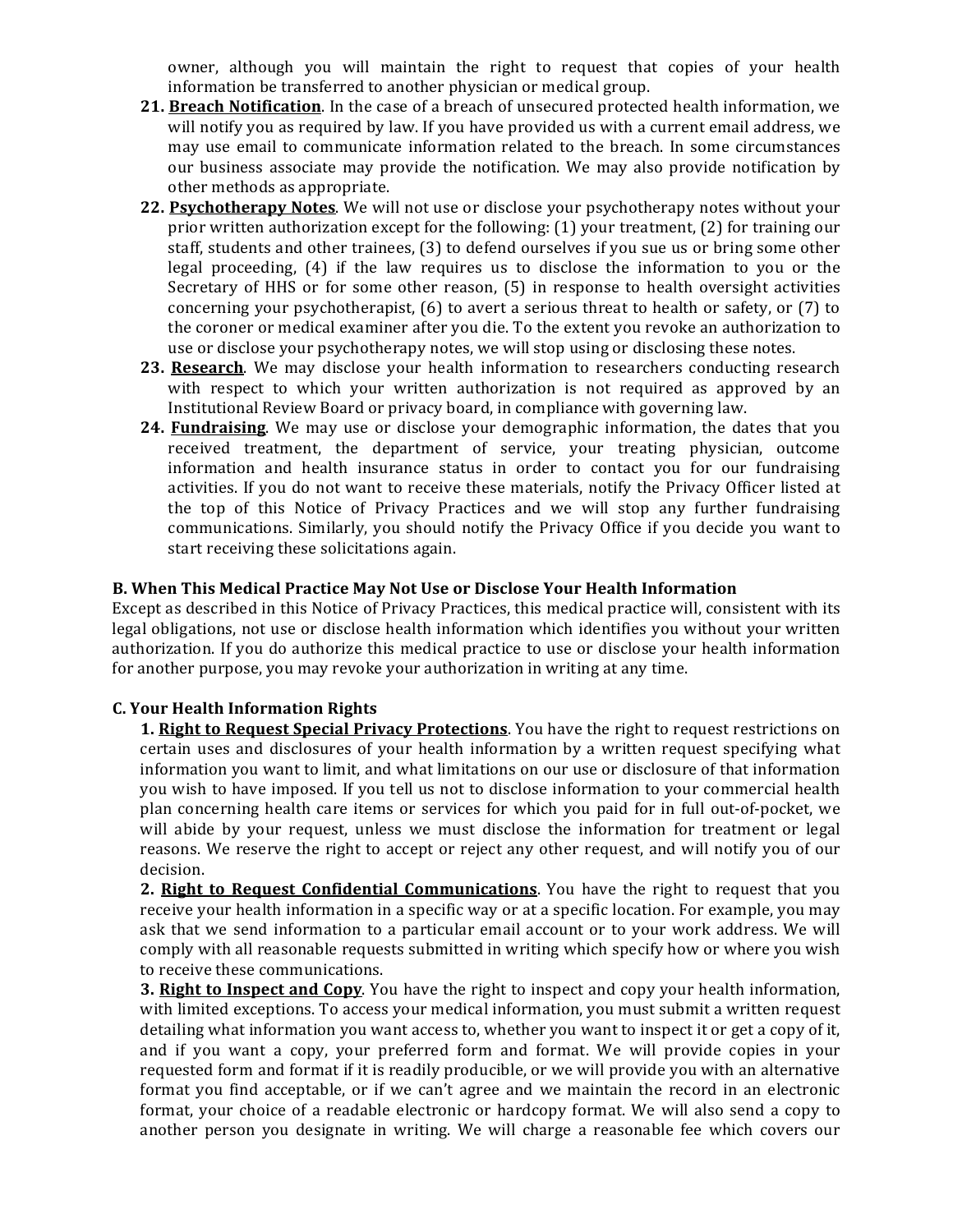costs for labor, supplies, postage, and if requested and agreed to in advance, the cost of preparing an explanation or summary, as allowed by federal and California law. We may deny your request under limited circumstances. If we deny your request to access your child's records or the records of an incapacitated adult you are representing because we believe allowing access would be reasonably likely to cause substantial harm to the patient, you will have a right to appeal our decision. If we deny your request to access your psychotherapy notes, you will have the right to have them transferred to another mental health professional.

**4. Right to Amend or Supplement**. You have a right to request that we amend your health information that you believe is incorrect or incomplete. You must make a request to amend in writing, and include the reasons you believe the information is inaccurate or incomplete. We are not required to change your health information, and will provide you with information about this medical practice's denial and how you can disagree with the denial. We may deny your request if we do not have the information, if we did not create the information (unless the person or entity that created the information is no longer available to make the amendment), if you would not be permitted to inspect or copy the information at issue, or if the information is accurate and complete as is. If we deny your request, you may submit a written statement of your disagreement with that decision, and we may, in turn, prepare a written rebuttal. You also have the right to request that we add to your record a statement of up to 250 words concerning anything in the record you believe to be incomplete or incorrect. All information related to any request to amend or supplement will be maintained and disclosed in conjunction with any subsequent disclosure of the disputed information.

**5. Right to an Accounting of Disclosures**. You have a right to receive an accounting of disclosures of your health information made by this medical practice, except that this medical practice does not have to account for the disclosures provided to you or pursuant to your written authorization, or as described in paragraphs 1 (treatment), 2 (payment), 3 (health care operations), 6 (notification and communication with family) and 18 (specialized government functions) of Section A of this Notice of Privacy Practices or disclosures for purposes of research or public health which exclude direct patient identifiers, or which are incident to a use or disclosure otherwise permitted or authorized by law, or the disclosures to a health oversight agency or law enforcement official to the extent this medical practice has received notice from that agency or official that providing this accounting would be reasonably likely to impede their activities.

**6.** You have a right to notice of our legal duties and privacy practices with respect to your health information, including a right to a paper copy of this Notice of Privacy Practices, even if you have previously requested its receipt by email.

If you would like to have a more detailed explanation of these rights or if you would like to exercise one or more of these rights, contact our Privacy Officer listed at the top of this Notice of Privacy Practices.

## **D.** Changes to this Notice of Privacy Practices

We reserve the right to amend our privacy practices and the terms of this Notice of Privacy Practices at any time in the future. Until such amendment is made, we are required by law to comply with this Notice.

After an amendment is made, the revised Notice of Privacy Protections will apply to all protected health information that we maintain, regardless of when it was created or received. We will keep a copy of the current notice posted in our reception area, and a copy will be available at each appointment. We will also post the current notice on our website.

# **E.** Complaints

Complaints about this Notice of Privacy Practices or how this medical practice handles your health information should be directed to our Privacy Officer listed at the top of this Notice of Privacy Practices.